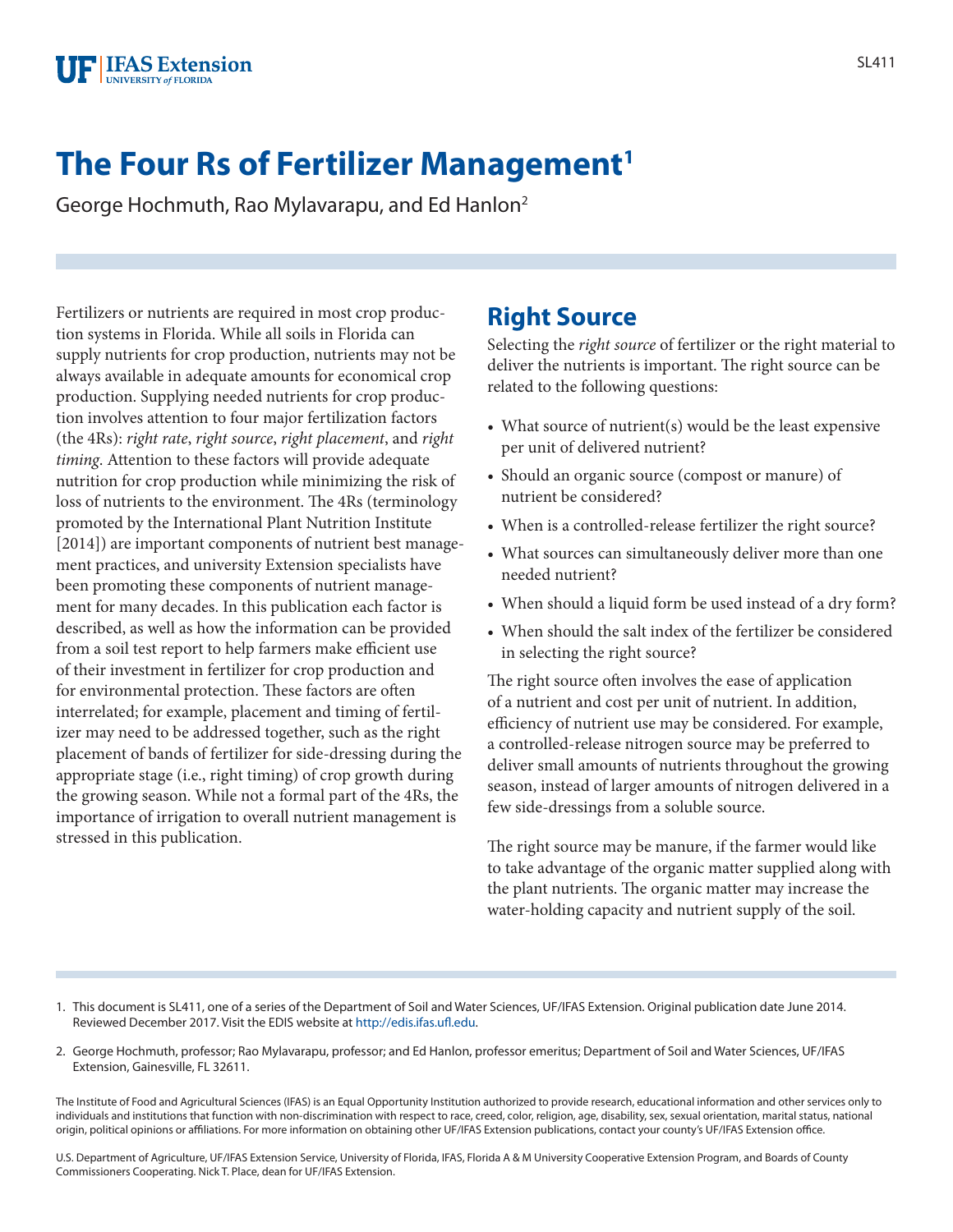## **Right Rate**

Crops require a certain amount of plant nutrients for production of profitable crops. Part of this nutrient quantity can be supplied from the soil, and the remainder must come from fertilizer, either synthetic sources or organic forms (such as livestock wastes composts) or green manure crops. The first key to practicing the *right rate* concept is soil testing (see EDIS publication [SS621,](http://edis.ifas.ufl.edu/ss621) *Soil Testing for Plant-Available Nutrients—What Is It and Why Do We Use It*?). Before the crop is planted and any fertilizer has been applied, soil testing can help determine the portion of the crop nutrient requirement that is already available from the soil. Using a strong research information base, the recommendation for the right rate of fertilizer can be made from the soil test result.

The *right rate* refers to the amount of fertilizer needed for the crop production season and is based on extensive research over locations, crops, varieties, and years. The right rate also refers to the amount of fertilizer applied at one time in the growing season. For example, the farmer needs to know, depending on the cropping system used, the right rate of fertilizer to apply in the following scenarios:

- In the preplant application, while the mulched bed is made for plasticulture vegetables
- As a starter fertilizer for direct-seeded crops like potato, corn, or cotton
- As the amount to inject (fertigation) into the drip irrigation system at any one time
- In a single side-dressing during the growing season for an unmulched crop
- In a single fertigation through the center-pivot irrigation system

Sometimes the right rate to apply at any one time is related to the nutrient involved. For example, in plasticulture vegetables, all of the phosphorus may be applied to the soil while the bed is made. Likewise, a portion of the nitrogen and potassium may be applied while the bed is being made and the remainder applied through the drip irrigation system.

## **Right Timing**

The *right timing* of nutrients takes into consideration the growth pattern of the crop and, therefore, natural changes in nutrient demand during the season. Crop development begins slowing from seed germination or transplanting, then increases through fruiting, and finally slows down at maturation. This pattern for crop development is referred

to as *sigmoidal* growth (Figure 1). Anticipating changes in growth and nutrient demand is important so that fertilizer application can be timed to meet the needs of growth. A good example of timing of nitrogen and potassium fertilization to meet changes in crop development can be seen for drip-irrigated tomato (Figure 2).



Figure 1. A sigmoidal function—for example, slow crop growth at first, then a zone of rapid increase, followed by attenuation of growth.

| Period in the season | Amounts of N and K $(K_2O)$ |
|----------------------|-----------------------------|
| Preplant             | 0 to 70 lb per acre         |
| Weeks $1-2$          | $1.5$ lb/acre/day           |
| Weeks 3–4            | $2.0$ lb/acre/day           |
| Weeks $5-11$         | $2.5$ lb/acre/day           |
| Week 12              | $2.0$ lb/acre/day           |
| Week 13              | $1.5$ lb/acre/day           |

Figure 2. Recommendations for injecting N and  $\text{K}_{2}\text{O}$  for mulched, dripirrigated tomatoes in Florida.

The right timing is often interrelated with the right rate and right placement. For example, as the drip-irrigated tomato crop develops, the rate changes with time so that smaller rates are applied later in the growing season. Greater rates of nutrients are applied at or just before the time when the vegetative growth rate is maximal and fruits are being developed.

Rainfall is difficult to predict; however, when possible, fertilizer application should be timed to minimize the chance of leaching of nutrients due to heavy rainfall.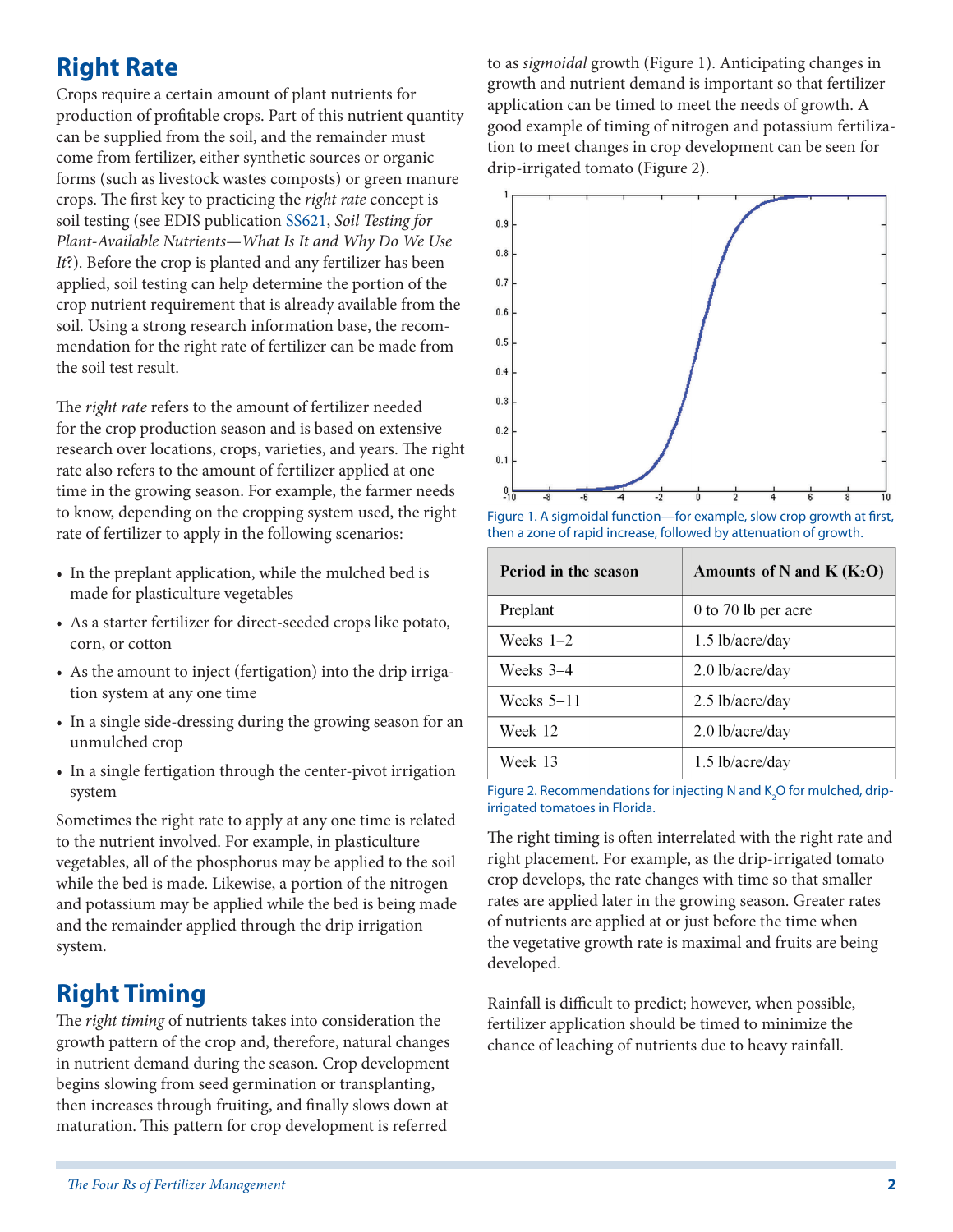#### **Right Placement**

For maximum nutrient efficiency, nutrients need to be placed where the plant will have the best access to the nutrients. For most crops, the *right placement* is in the root zone or just ahead of the advancing root system. Most nutrient uptake occurs through the root system, so placing the nutrients in the root zone maximizes the likelihood of absorption by the plant.

Banding and broadcasting are two general approaches to nutrient placement. *Banding* is the placement of fertilizer in concentrated streams or bands in the soil, typically near the developing plant. *Broadcasting* is the spreading of fertilizer uniformly over the surface of the soil. Whether to use banding or broadcasting often depends on the type of crop and the development or spread of the root system. Broadcasting is usually most effective either later in the season when roots of a row-crop have explored the space between the rows, or for forage crops that cover the entire soil surface. Fertigation of nitrogen through a center-pivot irrigation system for corn may be a type of fertilizer broadcasting system.

Placement and timing interact because as the crop develops, the root system expands. Placement of fertilizer ahead of the advancing root system for unmulched crops, like potato or cotton, avoids damage to the root system by the fertilizer application equipment. Another example of this interaction would be for fertigation with a pivot irrigation system. The first side-dressings of nitrogen early in the growth cycle for corn may be applied by knifing liquid fertilizer to the side of the row, followed later in the season with applications through the irrigation system. These combinations of timing and placement maximize the likelihood of nitrogen uptake by the plant related to the expansion of the root system.

The tillage system may affect the placement of nutrients. For example, incorporating a nutrient may not be possible in certain minimum tillage systems. In no-till corn production, early nitrogen and phosphorus applications can be made by banding near the seeds with the planter, with later applications of nitrogen by the center-pivot irrigation system.

The right placement is also related to the nutrient in question. For example, phosphorus can become fixed in unavailable forms when it is mixed in with some soils. The main reason P is banded is that it is immobile in the soils and therefore has to be placed nearer to the roots (or the roots have to grow towards the P granule). In sandy loams, P

applied to the surface will get adsorbed and can accumulate over time. Accumulations also occur in soils applied with P sourced from organic or manure related amendments. In these situations, banding of the fertilizer reduces, at least temporarily, the mixing of the fertilizer with the soil and increases the chance that phosphorus will remain in a soluble form for root uptake. For example, banding starterphosphorus may be preferable to broadcasting.

The right placement may also relate to the form of the nutrient source, such as urea nitrogen. Nitrogen from urea may be subject to loss by volatilization when the urea is left on the surface of soil with a high pH. Incorporating the urea or applying a small amount of irrigation to move the urea into the soil helps reduce volatilization losses.

In certain situations and for certain nutrients, foliar applications of fertilizer may be preferred. For example, micronutrients may be more efficiently applied to the foliage for iron or manganese when the soil pH is high.

## **Integrated Approach**

All nutrient management practices are the result of many years of research and field experience at the commercial farm level (Table 1), and these practices are subject to refinement as farmers gain experience and as new research is completed. Optimal nutrient management rarely relies on a single practice, but rather a combination of practices. Selecting the best combination is the goal of all nutrient management that addresses profitable crop production while protecting the environment from nutrient loss.

#### **Importance of Irrigation Management**

In the sandy soils of Florida, there is a fifth R: *right irrigation practices*. Mobile nutrients such as nitrogen and potassium can be leached with the water moving through the soil in the root zone. Excessive irrigation, or irrigation when the soil water-holding capacity is full, will cause nutrients to be leached below the root zone. Farmers should track soil moisture, because coupling knowledge about soil moisture status with crop water requirements is the best way to maximize water-use efficiency and minimize nutrient leaching. UF/IFAS Extension recommends applying 30 lb/acre N after a leaching rainfall of 3 inches in four days or 4 inches in seven days.

In areas where fertigation is possible, the optimal rate, timing, and placement of nutrients can be collectively achieved, especially for N and K. When using fertigation,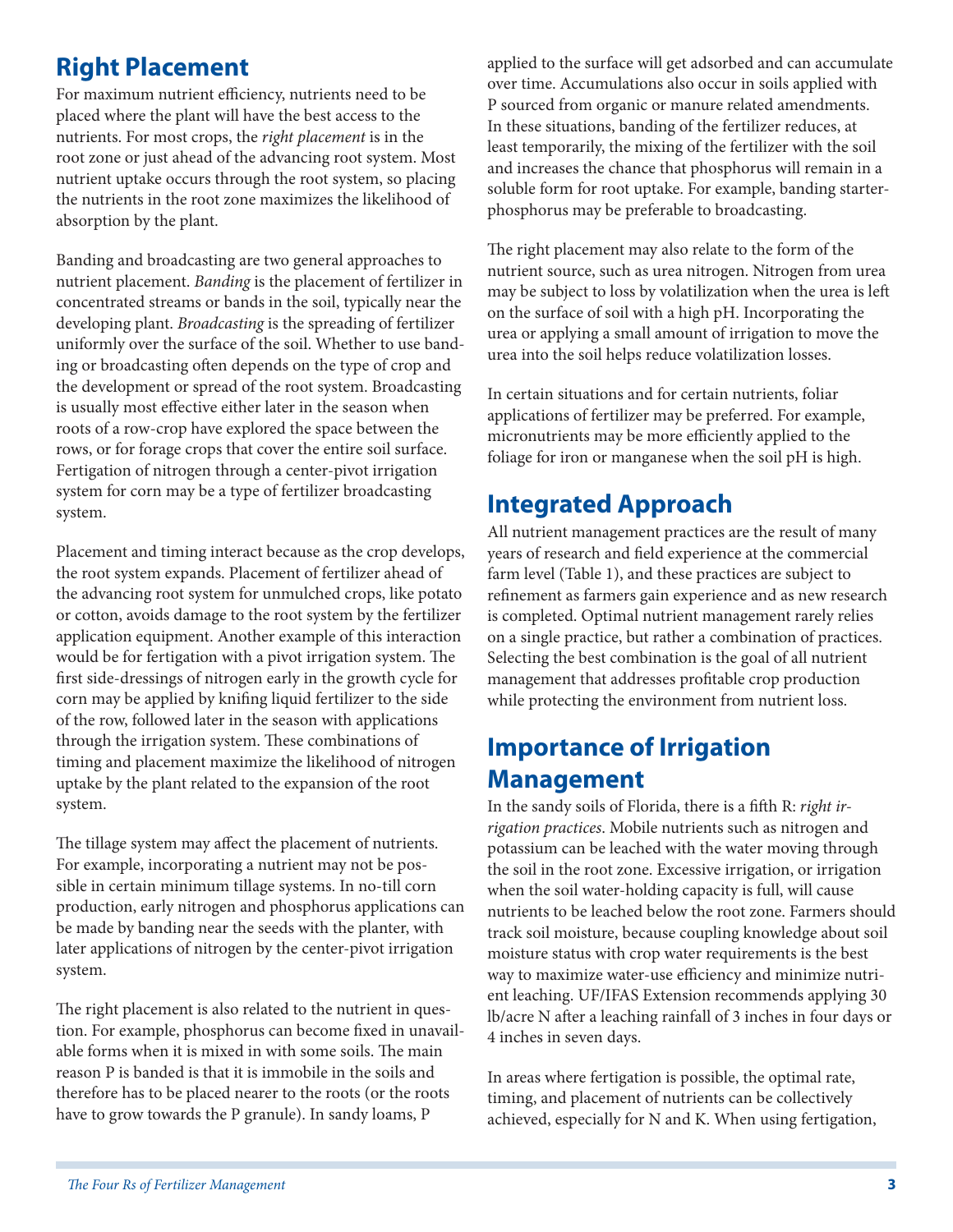efficiency in application of fertilizer and irrigation water can be significantly increased, and environmental losses from the production systems can be minimized.

#### **Summary**

The concept of the 4Rs is important for maximizing fertilizer-use efficiency, promoting profitable crop production, and protecting the environment from pollution due to losses of nutrients from agricultural land. Selecting the right fertilizer rate, right fertilizer source, right fertilizer placement, and right fertilizer timing are important aspects of best management practices. Farmers should consider all the options for each "right" component and select the best combinations for maximizing crop profitability and minimizing negative environmental impacts.

Growers and crop educators and advisors should constantly measure fertilizer use efficiency associated with the 4Rs and make adjustments to improve efficiency. An example of how to measure nutrient use efficiency by crops is presented by Prasad and Hochmuth (2014). The 4Rs is a nutrient management program promoted by the International Plant Nutrition Institute [\(http://www.ipni.net/4R](http://www.ipni.net/4R)). We need to develop sets of 4R practices for the growers in Florida based on factors such as location, soils, crops produced, water management system, nutrient sources, and agronomic/ horticultural management options. In the long run, realtime weather data can be dynamically linked to these 4R sets to guide real-time modifications of the practices during a growing season.

## **Other Publications in this Series on Soil Testing**

Hochmuth, G., R. Mylavarapu, and E. Hanlon. 2014. *Soil Testing for Plant-Available Nutrients—What Is It and Why Do We Use It*? Gainesville: University of Florida Institute of Food and Agricultural Sciences. [http://edis.ifas.ufl.edu/](http://edis.ifas.ufl.edu/ss621) [ss621.](http://edis.ifas.ufl.edu/ss621)

Hochmuth, G., R. Mylavarapu, and E. Hanlon. 2014. *Developing a Soil Test Extractant: The Correlation and Calibration Processes*. Gainesville: University of Florida Institute of Food and Agricultural Sciences. [http://edis.ifas.](http://edis.ifas.ufl.edu/ss622) [ufl.edu/ss622.](http://edis.ifas.ufl.edu/ss622)

Hochmuth, G., R. Mylavarapu, and E. Hanlon. 2014. *Fertilizer Recommendation Philosophies*. Gainesville: University of Florida Institute of Food and Agricultural Sciences. <http://edis.ifas.ufl.edu/ss623>.

#### **References**

International Plant Nutrition Institute. 2014. [http://www.](http://www.ipni.net/4R) [ipni.net/4R.](http://www.ipni.net/4R)

Prasad, R., and G. Hochmuth. 2014. *How to Calculate a Partial Nitrogen Mass Budget for Potato*. Gainesville: University of Florida Institute of Food and Agricultural Sciences.<http://edis.ifas.ufl.edu/ss614>.